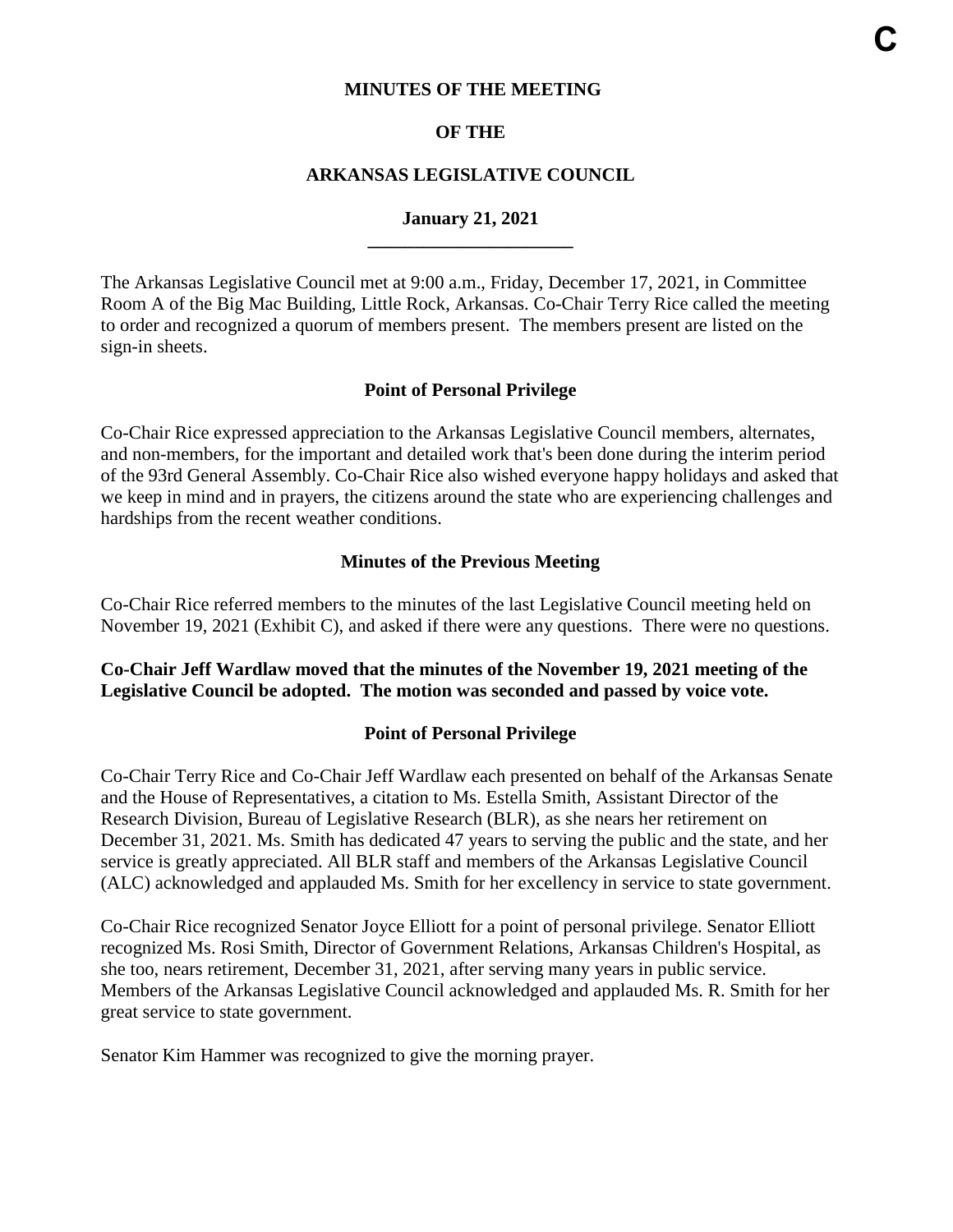# **Revenue Report**

Co-Chair Rice recognized Ms. Ellie Stinnett, Legislative Economist, Bureau of Legislative Research, to present the November 2021 General Revenue Report (Exhibit D). Ms. Stinnett reported, comparing data from the same period of last fiscal year, gross general revenues are up 2.6%. The net general revenues are up 2.7%. Ms. Stinnett further reported, the net available for distribution is up 3%. The state is currently \$73 million above the forecast value of this period. The gross receipt taxes are up 10.4% and the total income taxes are down 2.5%. To note, there was a revision to the forecast, but it will not take effect until the December 2021 report, and will account for all legislation that was passed during the Second Extraordinary Session of the 93rd General Assembly. This concluded the November 2021 General Revenue report.

Co-Chair Rice recognized Representative Stephen Meeks for questions.

# **Report of the Executive Subcommittee**

Co-Chair Rice recognized Co-Chair Wardlaw to present the report of the Executive Subcommittee (Exhibit E). Co-Chair Wardlaw reported that the Executive Subcommittee met on Thursday, December 16, 2021, and approved an amendment to the consulting services contract between *The Segal Group, Inc.* and the Bureau of Legislative Research*.* The amendment extends the current contract with *The Segal Group, Inc.* through January 31, 2022, and includes an additional 10% to the total maximum of the contract. The subcommittee also pulled from review, the Revenue Forecasting contract RFP in order to reevaluate the needs of the 93rd General Assembly. This concluded the report of the Executive Subcommittee, and there were no questions.

# **Co-Chair Wardlaw moved to adopt the report of the Executive Subcommittee. The motion was seconded and passed by voice vote.**

# **Report of the Standing Subcommittees**

# Administrative Rules Subcommittee

Co-Chair Rice recognized Senator Kim Hammer to present the report of the Administrative Rules Subcommittee (Exhibit F.1). Senator Hammer reported that the Administrative Rules Subcommittee met on Wednesday, December 15, 2021. The subcommittee adopted reports of the Executive Subcommittee concerning its approval of an emergency rule. The subcommittee reviewed and filed a report from the State Board of Physical Therapy, pursuant to Act 937 of 2021. The subcommittee received an agency update on delinquent rule-making from the Department of Agriculture, under Act 517 of 2019. A motion was adopted to no longer require the agency to submit monthly, written updates, instead requiring the agency to update the subcommittee with written notification once litigation is resolved. The subcommittee filed monthly written updates, pursuant to Act 595 of 2021, and approved certain agency requests, to be excluded from Act 595 reporting requirements. The subcommittee also reviewed and filed agencies initial rule reports, pursuant to Act 1076 of 2021. All rules were reviewed and approved. Questions arose concerning the status of the Arkansas History Commission's promulgation of rules in relation to Act 1003 of 2021, by the deadline therein of January 1, 2022. Senator Hammer informed members that agency representatives were present to answer any further questions. This concluded the report of the Administrative Rules Subcommittee.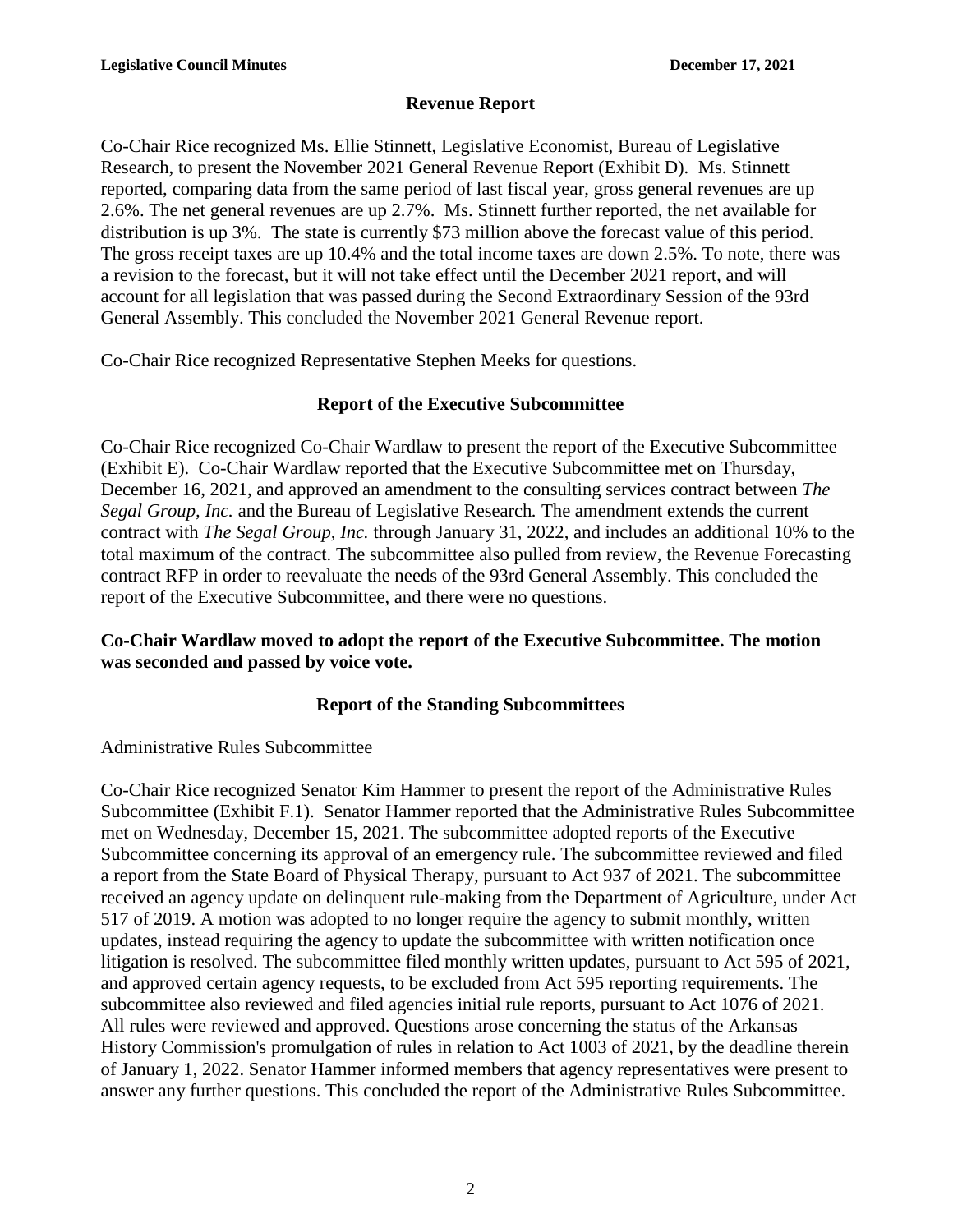#### **Senator Kim Hammer moved that the report of the Administrative Rules Subcommittee be adopted. The motion was seconded and passed by voice vote.**

Co-Chair Rice recognized Senator Mark Johnson for questions. Senator Johnson requested for representatives of the Department of Parks, Heritage, and Tourism to come forward. Ms. Leslie Fiskens, Chief of Legislative Affairs, and Mr. Jim Andrews, General Counsel, DPHT, came forward to respond to questions.

#### Higher Education Subcommittee

Co-Chair Rice recognized Senator Jane English to present the report of the Higher Education Subcommittee (Exhibit F.5). Senator English reported that the Higher Education Subcommittee met on Monday, December 13, 2021, and heard testimony regarding the following: computer science programs in higher education; K-12 career education industry opportunities; and working with the higher education curriculum. This concluded the report of the Higher Education Subcommittee, and there were no questions.

#### **Senator Jane English moved that the report of the Higher Education Subcommittee be adopted. The motion was seconded and passed by voice vote.**

#### Performance Evaluation and Expenditure Review (PEER) Subcommittee

Co-Chair Rice recognized Senator Jonathan Dismang to present the report from the Performance Evaluation and Expenditure Review (PEER) Subcommittee (Exhibit F.8). Senator Dismang reported that the Performance Evaluation and Expenditure Review (PEER) Subcommittee met on Tuesday, December 14, 2021, and received reports, reviewed requests, and approved the following items: various temporary appropriation increases; CARES Appropriation Increase requests; American Rescue Plan Act appropriations; Rainy Day Act transfer request; and a Restricted Reserve Fund transfer. This concluded the report of the Performance Evaluation and Expenditure Review (PEER) Subcommittee, and there were no questions.

# **Senator Jonathan Dismang moved to adopt the report of the Performance Evaluation and Expenditure Review (PEER) Subcommittee. The motion was seconded and passed by voice vote.**

#### Review Subcommittee

Co-Chair Rice recognized Senator Scott Flippo to present the report from the Review Subcommittee (Exhibit F.10). Senator Flippo reported that the Review Subcommittee met on Tuesday, December 14, 2021, and reviewed methods of finance, discretionary grants, and services contracts. Three (3) out-of-state contracts were held. The contract for the *Division of Information Systems* was held for questions and those questions have since been answered. The hold on contract #25 on page 13 of the report, has been released. Two (2) contracts, #14 and #15 on page 9 of the report, were held for *AETN,* as the agency pulled those contracts from legislative review. This concluded the report of the Review Subcommittee, and there were no questions.

**Senator Scott Flippo moved that the report of the Review Subcommittee be adopted, including the review of the contract with the Division of Information Systems and Fischer International Identity, LLC. The motion was seconded and passed by voice vote.**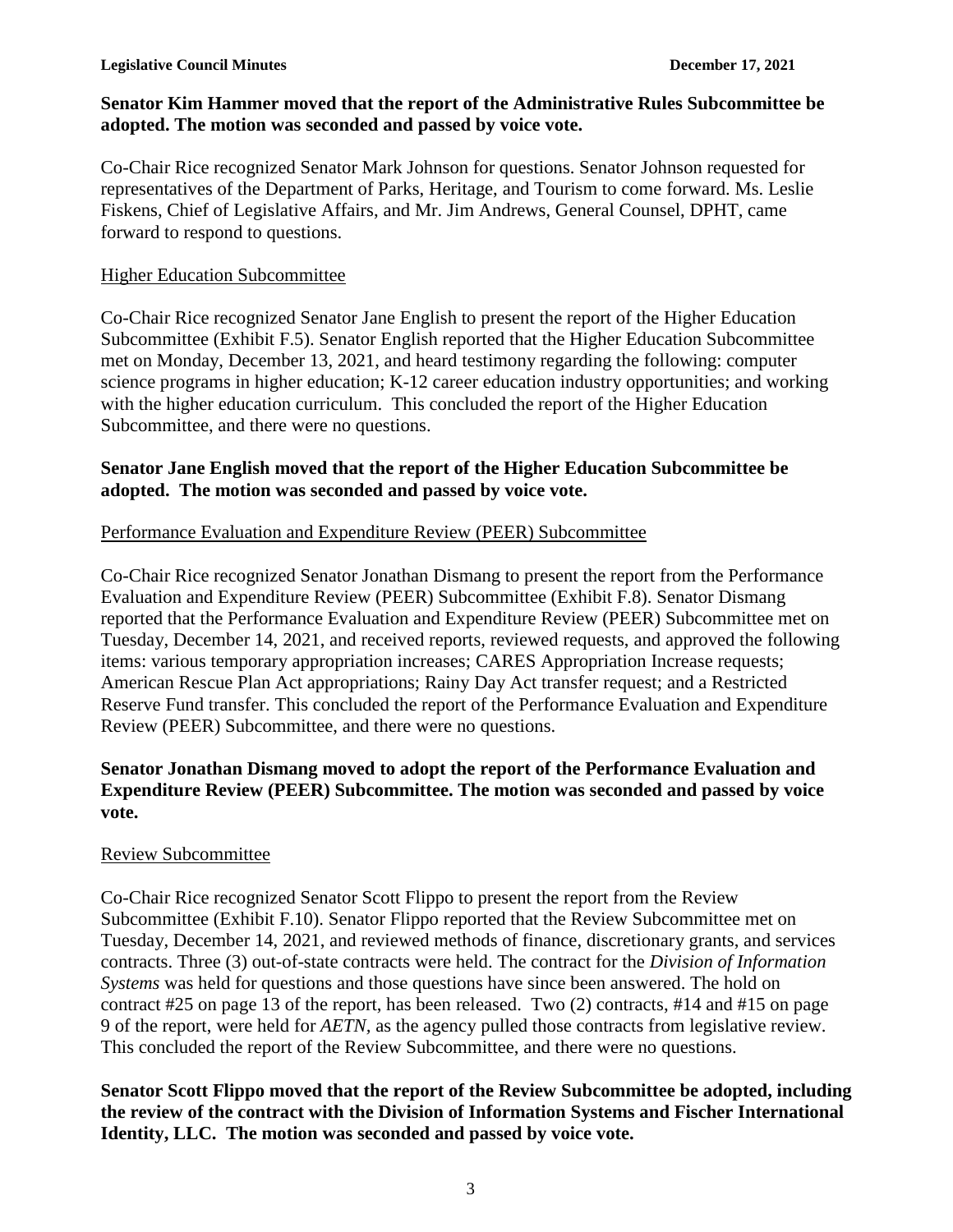# Uniform Personnel Classification and Compensation Plan Subcommittee

Co-Chair Wardlaw recognized Representative David Hillman to present the report of the Uniform Personnel Classification and Compensation Plan Subcommittee (Exhibit F.11). Representative Hillman reported the Uniform Personnel Classification and Compensation Plan Subcommittee met on Wednesday, December 15, 2021, and reviewed and approved the requests and reports listed as Items 1 - 11 on this report. This concluded the report of the Uniform Personnel Classification and Compensation Plan Subcommittee.

Co-Chair Rice recognized Senators Bill Sample, Bart Hester, Missy Irvin, and Gary Stubblefield for questions or comments of the Arkansas Department of Corrections. Mr. Soloman Graves, Secretary, DOC, came forward to respond to questions.

# **Representative David Hillman moved that the report of the Uniform Personnel Classification and Compensation Plan Subcommittee be adopted. The motion was seconded and passed by voice vote.**

# Occupational Licensing Review

Co-Chair Rice recognized Representative Frances Cavenaugh to present the report of the Occupational Licensing Review Subcommittee (Exhibit F.15). Representative Cavenaugh reported that the Occupational Licensing Review Subcommittee met on Thursday, December 16, 2021, and received reports on occupational authorizations from the Arkansas State Medical Board and the Arkansas Department of Health. This concluded the report of the Occupational Licensing Review Subcommittee, and there were no questions.

# **Representative Frances Cavenaugh moved that the report of the Occupational Licensing Review Subcommittee be adopted. The motion was seconded and passed by voice vote.**

# **Review of Communications**

Co-Chair Rice referred members to the communications listed on the agenda as Items H.01, H.02(a)(b), H.04, and H.05, and noted action by the Legislative Council is needed for those items.

- 1. **Arkansas Public Employees Retirement System,** Request for the Legislative Council's review of the partial equity ownership investments with the following, submitted pursuant to A.C.A § 19-11-1302:
	- a. PGIM Agriculture Investments ("PAI" or the "Fund"), a subsidiary of PGIM Real Estate Finance, LLC; and
	- b. International Farming Corporation ("IFC"), and the IFC Core Farmland Fund Strategy, LP.

**Senator Missy Irvin made a motion to file Item H.1 for the Arkansas Public Employees Retirement System, as reviewed. The motion was seconded and passed by voice vote.**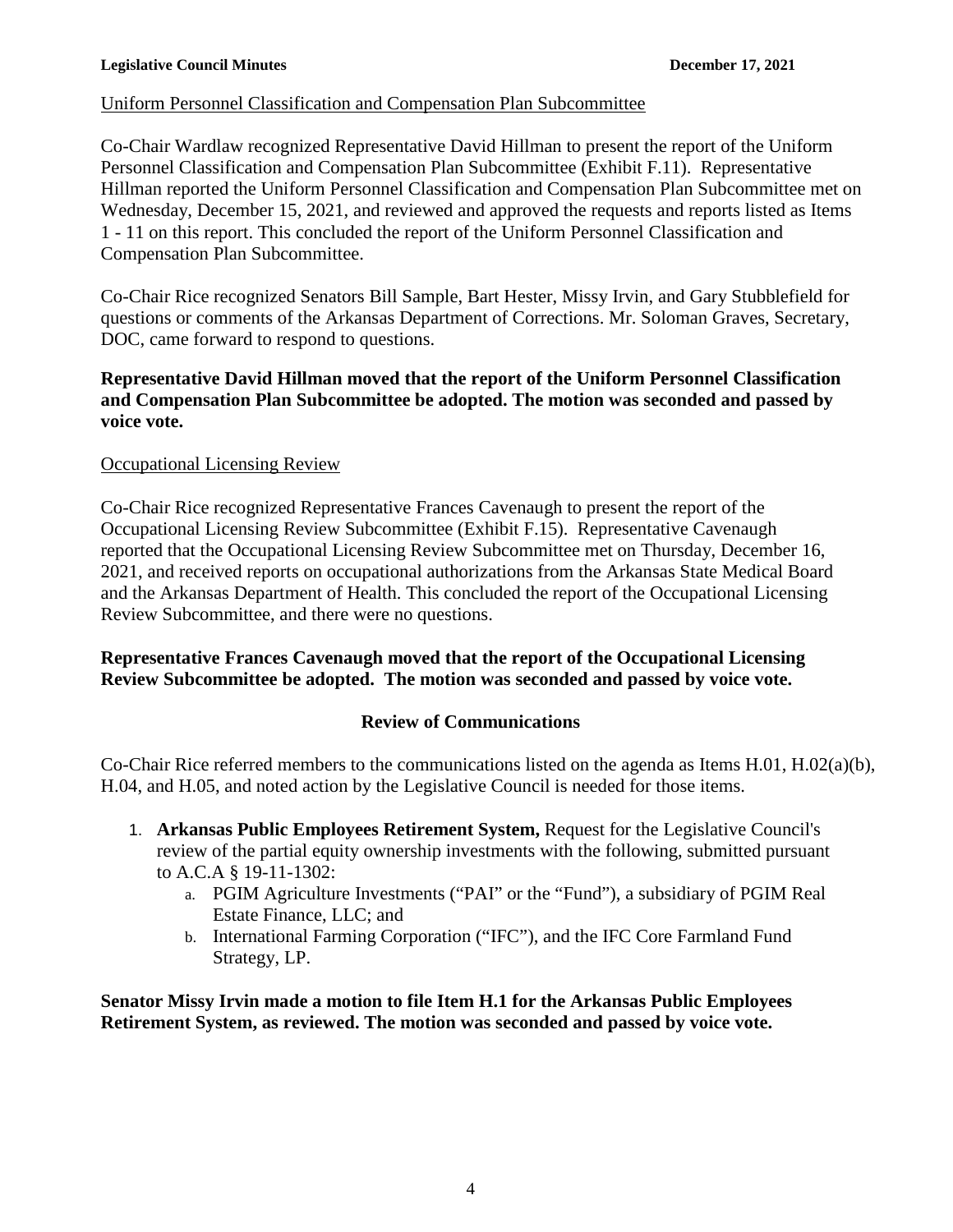#### 2. **Arkansas Teacher Retirement System:**

- a. Request, submitted pursuant to A.C.A § 19-11-1303, for the Legislative Council's retrospective review of the imminent need partial equity ownership investments;
	- i. Franklin Park International Fund XI, L.P.;
	- ii. Franklin Park Venture Capital Opportunity Fund, L.P.;
	- iii. Riverside Value Fund I, L.P.; and
	- iv. Revenue Stream Generated by Tax Credits Associated with Highland Pellets.
- b. Request for Legislative Council's review of an Investment Summary, submitted pursuant to A.C.A. §19-11-1302;
	- i. Landmark Real Estate Partners IX, L.P.

# **Senator Missy Irvin made a motion to file Items H.2(a) and H.2(b) for the Arkansas Teacher Retirement System, as reviewed. The motion was seconded and passed by voice vote.**

4. **Department of Agriculture - Arkansas Natural Resources Commission:** Request for the Legislative Council's advice concerning the Biennium Plan of Work for the Arkansas Water, Waste Disposal and Pollution Abatement Facilities General Obligation Bond Program for Fiscal Years ending June 30, 2022 - June 30, 2023, submitted pursuant to Act 607 of 1997.

**Senator Missy Irvin made a motion to file Item H.4 for the Department of Agriculture - Arkansas Natural Resources Commission with favorable advice. The motion was seconded and passed by voice vote.**

5. **Department of Commerce** - **Arkansas Economic Development Commission, Division of Rural Services**: Proposed approval of funding for the Arkansas Game and Fish Wildlife Program Grant.

**Senator Missy Irvin made a motion to file Item H.5 for the Department of Commerce - Arkansas Economic Development Commission, Division of Rural Services, as approved. The motion was seconded and passed by voice vote.**

#### **New Business**

Co-Chair Rice referred members to Item I.01 - Department of Human Services (DHS) - Updates on Eligibility Determinations for Medicaid Long-Term Services and Supports and recognized Ms. Cindy Gillespie, Secretary, Ms. Mary Franklin, Director of County Operations, and Mr. Mark White, Deputy Director and Chief of Staff, Legal, and Legislative Affairs, DHS, to present the agency updates.

After the presentation, Co-Chair Rice made remarks in regard to the presentation. After his remarks, Co-Chair Rice recognized Representatives Jack Ladyman, Jon Eubanks, Co-Chair Wardlaw, Jim Dotson, and Frances Cavenaugh, and Senators Joyce Elliott, Dan Sullivan, and Kim Hammer for questions.